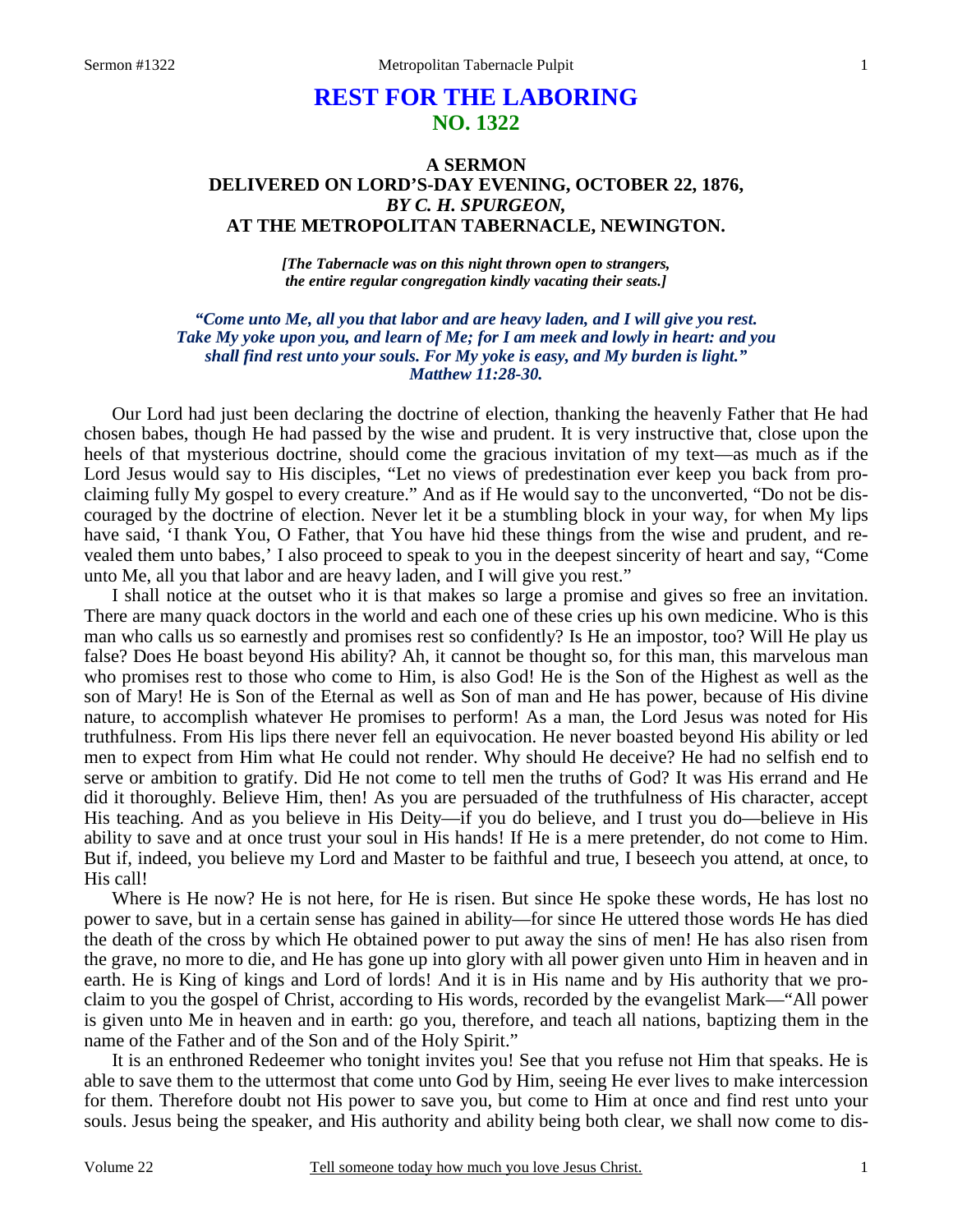sect the words and may God grant that as we do so, the Spirit of God may use every syllable and press His truth home upon our hearts!

 And, first, I notice here a character which, dear friends, I think *describes you as the laboring and the heavy laden*. Secondly, I notice *a blessing which invites you—*"I will give you rest." Thirdly, I notice *a direction which will guide you—*"Come unto Me: take My yoke upon you: learn of Me." And, fourthly, I notice *an argument which I trust may persuade you—*"I am meek and lowly in heart. My yoke is easy, and My burden is light."

**I.** First, then, here is a character which, no doubt, describes a considerable number of those here assembled—"ALL YOU THAT LABOR AND ARE HEAVY LADEN."

 The words look as if there were a great many such persons—"*all* you," and, indeed, so there are, for laboring and burden-bearing are the common lot of the sons of Adam. Laborers and loaded ones constitute the great mass of mankind—and the Lord Jesus invites them all without exception—high or low, learned or illiterate, moral or depraved, old or young—"all that labor and are heavy laden" are comprehended in His call. Some have ventured to say that this describes a certain *spiritual* character, but I fail to see any words to mark the spirituality of the persons. Certainly I see not a syllable to limit the text to that sense. Brothers and sisters, it is not our right either to add to or to take from the word of God knowingly, and as there is no indication, here, that these words are to be limited in their meaning, we shall not dare to invent a limit! Where God puts no bolt or bar, woe unto those who shall set up barriers of their own. We shall read our text in the broadest conceivable sense, for it is most like the spirit of the gospel to do so. It says—"*all* you that labor," and if you labor, it includes you! It says—"*all* you that are heavy laden," and if you are heavy laden it includes you, and God forbid that we should shut you out! No, God be thanked that no man can shut you out if you are willing and obedient, and come to Christ accepting His invitation and obeying His command.

 To you, then, do we speak, "all you that labor." You who work so hard to earn a crust that your limbs are weary with your daily toil—come to Jesus! And if He gives you no rest for your bodies, yet to your souls He will! Yes, even for your physical toil, He is your best hope, for His righteous and loving teaching will yet alter the constitution of the body politic, till the day shall come when no man shall need to toil excessively to earn his share of the common food which the great Father gives for all His creatures! If ever rest from oppression and from excessive labor shall become the joyful lot of mankind, it will be found when the Son of David shall reign from pole to pole and from the river even to the ends of the earth!

 And come, you that labor with mental labor—you that are straining your minds and exhausting your spirits—you who pine and pant after repose for your souls, but find it not! Perhaps you are laboring to enter into rest by formal religion—trying to save yourselves by rites and ceremonies—by attendance on this service and on that, making your life a pious slavery that you may find salvation by the outward ordinances of worship. There is no salvation there! You weary yourselves with searching for a shadow! You seek for the living among the dead! Why do you spend your labor for that which satisfies not? Turn your thoughts another way! If you come to Christ you shall cease from the bondage of an external and formal religion! You shall find a finished righteousness and a complete salvation ready to your hand!

 O you that are trying, by your good works, to save yourselves and doing no good works all the while—for how can that be good which you do with the sole view of benefiting *yourselves*? That *selfish* virtue which only seeks its own—is that virtue? Can that commend itself to God? I know how you wear your fingers to the bone to spin a garment of your own righteousness, which, if it were spun, would be no more substantial than a spider's web and no more lasting than the fading autumn leaves! Why do you not cease from this fruitless toil? O you that hope for salvation by the works of the law, it is to *you* that Jesus speaks! And He says, "Come to Me, and I will give you rest." And He can do it, too! He can, at once, give you a spotless righteousness! He can array you from head to foot with the garments of salvation! On the spot He can give you both of these, and so give you rest, you laboring ones!

 Some of you are laboring after *happiness*. You think to find it in gain—hoarding up your pence and your pounds and seeking for rest in the abundance of your beloved wealth. Ah, you will never have enough till you get Christ! And when you have Him, you will be full to the brim! Contentment is the

2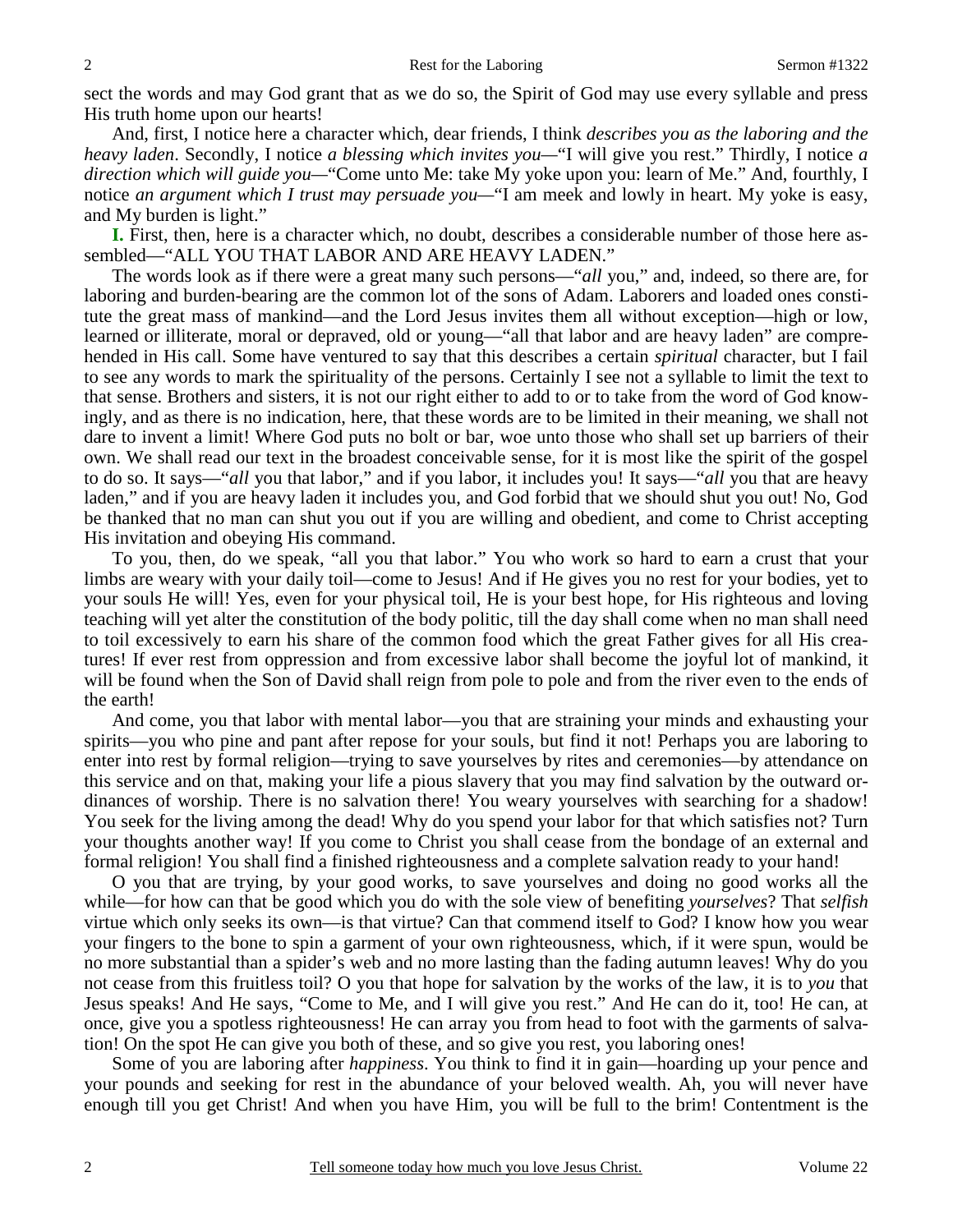peculiar jewel of the beloved of the Lord Jesus. All the Indies could not fill a human heart—the soul is insatiable till it finds the Savior—and then it leans on His bosom and enters into perfect peace.

 Perhaps, young man, you are laboring after *fame*. You despise gold, but you pant to obtain a great name! Alas, ambition's ways are very weary and he who climbs the loftiest peak of honor finds that it is a slippery place where rest is quite unknown. Young brother, take a friend's advice and care no longer for man's praise, for it is mere wind. If you would rise to a great name, become a Christian, for the name of Christ is the name above every name and it is bliss to be hidden beneath it, and overshadowed by it! Christ will not make you great among men, but He will make you so little in your own esteem that the lowest place at His table will more than satisfy you! He will give you rest from that delirious dream of ambition and yet fire you with a higher ambition than ever!

 What is it you are laboring for? Is it after *knowledge*? I commend you. It is a good possession and a choice treasure. Search for it as for silver. But all the knowledge that is to be had from the zenith to the center of the earth will never satisfy your understanding till you know Christ and are found in Him! He can give rest to your soul in that respect by giving you the knowledge of God and a sense of His love. Whatever it is you labor after, come to Jesus, and He will give you rest.

 But the text speaks of some as, "*heavy laden*." They are not merely struggling and striving, but they are burdened. They have a load to carry and it is to these that Jesus says, "I will give you rest." Some carry a load of sin. I mean not all of you. Some of you think, perhaps, that you have *no* sin. But there are others who know that they have sinned. In the memory of the past they are full of fear and looking, in the present, to their own condition and position. They feel uneasy and unhappy. Their grief has nothing to do with the house or with the barn—it is with their own selves that their burden begins and ends. "I have sinned," they say, "and how can I be forgiven?" This is the load they carry. Some carry a load of *sorrow* on the back of this load of sin—a daily fretting, worrying sorrow from which they cannot escape—to such Jesus beckons and He says, "I will take your sins from you, forgive you, and make you whiter than snow. I will take your sorrows from you, too, or, if the sorrow abides with you, I will make you so content to bear it that you shall thank God for the cross that you carry and glory in your infirmity because the power of Christ does rest upon you." Loaded, then, with sin or sorrow, come to Jesus and He will give you rest!

 Or, possibly, the load may be that of *daily care*. You are continually crying, "What shall I eat? What shall I drink? With what shall I be clothed?" Oh what heavy hearts tread our streets! How many are scantily fed and scarcely clothed! What myriads go down Cheapside unhappy because they can see no provision for their most common needs! Even to these, Jesus says, "Come to Me, and I will give you rest." He teaches the sweet art of casting our cares on Him who cares for us. He shows us that, "man shall not live by bread alone, but by every word that proceeds out of the mouth of God shall man live." He has a way of making us content with little, till a dinner of herbs, with His grace to season them, becomes a greater dainty than the stalled ox of the rich man! Come to Him, you poverty-stricken, and He will teach you the science of joying and rejoicing under all circumstances! Even in a cottage with scanty comfort, He will give you rest and true riches.

 Or, the burden may happen to be one of *doubt*. You, perhaps, feel as if you can believe nothing and are uncertain about everything. This, also, is a crushing load to a thoughtful spirit. I, too, know what that means, for I have seen the firm mountains of my youth moved from their foundations and cast into a sea of questioning. I, too, have been loaded down with difficulties and skepticisms. From that burden I am delivered, for in that day in which I believed on Jesus—the man, the God—and cast myself at His dear feet to be His servant and believe His words and trust in Him, then did the reeling earth stand still and heaven no longer fled away! I saw Jesus and in Him I found the pole of faith, the basis of belief! Believe in Jesus and you will meet with a blessed rest of mind and thought such as earth cannot afford elsewhere—a rest that shall be the prelude to the everlasting rest in heaven where they know even as they are known!

 So Jesus cries aloud tonight, to you who labor and to you who are loaded down with mighty burdens! He cries, and I beseech you have regard to the cry! Are you weary of life, young man? Christ will give you a *new* life and teach you how to rejoice in Him always! Are you disappointed? Has the world given you a slap in the face where you looked for a kiss? Come to my Lord! He will give new hopes that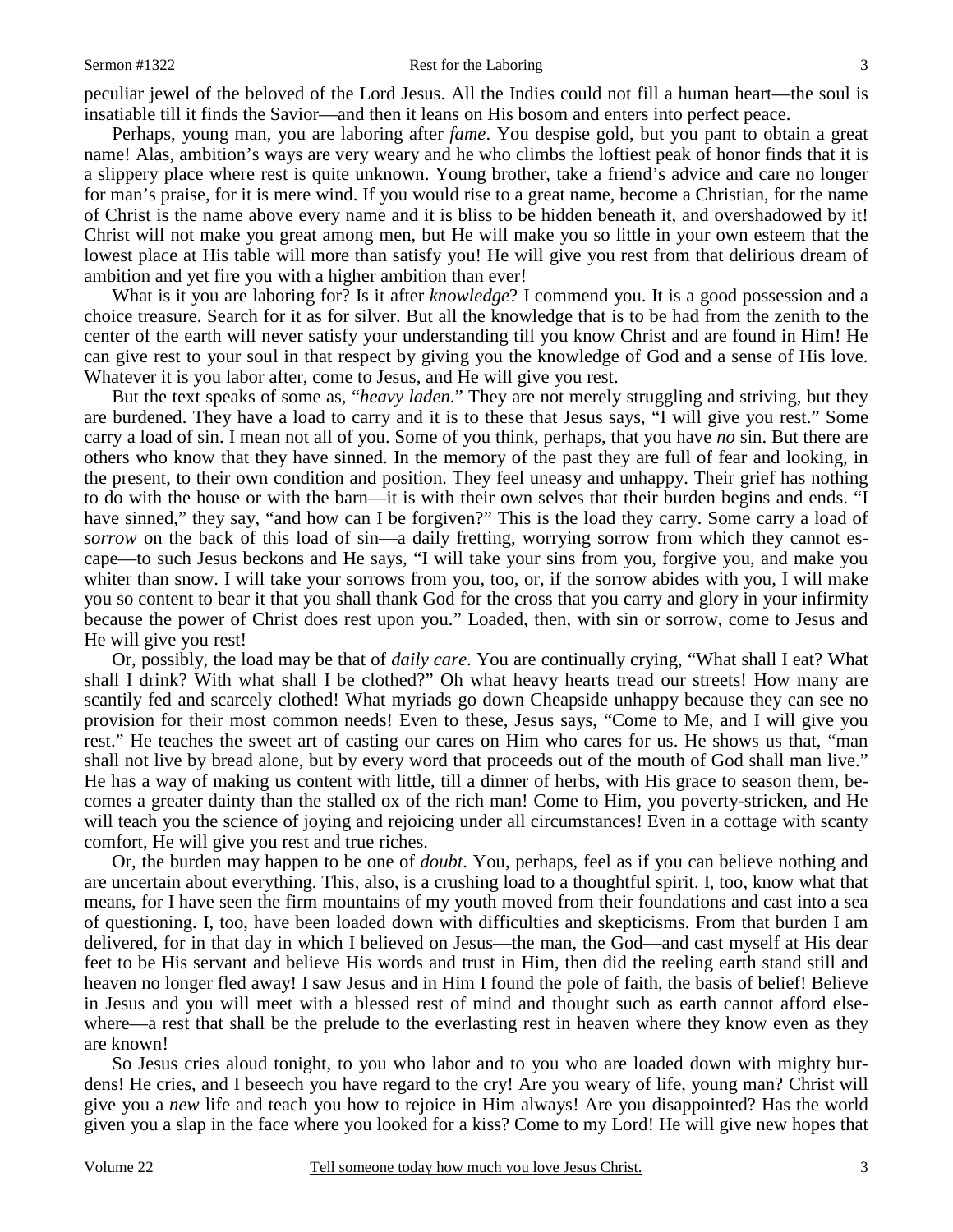shall never be disappointed, for he that believes in Him shall not be ashamed, world without end! Are you vexed with everybody and most of all with yourself? Jesus can teach you love and put you at your ease again. Does someone fret and tease you from day to day? Come to my Master and the vexations of the world shall gall you no longer. You shall reckon that these light afflictions, which are but for a moment, are not worthy to be compared with the glory which shall be revealed in you! Do you despair? Are you ready to fling yourself away? Do you wish that there was no hereafter? And if you were sure there *is* none, would you speedily make your own quietus? Would you afford short shrift to your soul and end this mortal life at once? Ah, do not do it! There are brighter days before you, since Jesus has met you and new life will begin if you will come to my Master and sit at His feet! I will give you a hymn to sing, which shall grow sweeter every day you live—

> *"Happy day, happy day, When Jesus washed my sins away! He taught me how to watch and pray, And live rejoicing every day, Happy day, happy day, When Jesus washed my sins away!"*

I have spoken enough upon the character, which, I think, comprehends many here—"All you that labor and are heavy laden." I know how well it suited me once upon a time and how glad I was to answer to the call of the text.

**II.** Now, secondly, the text speaks of A BLESSING WHICH INVITES YOU. "Come unto Me," says Jesus, "and I will give you rest." "Rest! Rest! Rest!" I could keep on ringing that silver bell all the evening—"Rest! *Rest*! REST!" "You gentlemen of England who live at home at ease," you scarcely know the music of that word! The sons of toil, the mariners tossed upon the sea, the warriors in the battle, the men who labor deep in the mines—these know, as you do not, how sweet this music sounds! Rest! Rest! Rest! Rest for the weary body is the outward emblem of that inward blessing which Jesus Christ holds up, tonight, before the eyes of all laboring and heavy-laden souls. Rest—rest which He will give, which He will give at once—rest to the *conscience*. The conscience, tossed to and fro under a sense of sin, has no peace. But when Jesus is revealed as bleeding and suffering in the sinner's place, and making full atonement for human guilt, then the conscience grows quiet. As Noah's dove lighted upon the ark, so conscience lights on Christ and rests there forever! No sin of yours shall trouble you when you have seen how it troubled Christ—how He took it on His shoulders and bore it up to the cross—and then flung it into the depths of the sea, never to be mentioned against you anymore forever!

 Jesus gives rest to the *mind* as well as to the conscience. As I have said, the mind wanders to and fro, lost in endless mazes. It must believe *something*, but it knows not what. He who is the greatest unbeliever, generally believes the most—only he believes a lie. Incredulity and credulity are strangely near of kin, for he that believes not in God generally believes in himself, or believes in whatever his own dreams may shape. But he that takes Christ and rests upon Him, finds his mind no more disturbed—his thoughts rest, his judgment becomes satisfied, his brain is quiet.

 Rest to the *heart*, too, is given by Jesus. Oh, there are choice and tender spirits in this world that need, above all things, something to love! These too often choose an earthly object and lean on that reed till it breaks or turns into a piercing spear. O hearts that pine for love, here is a Beloved for you whom you may love as much as you will or can—and yet never be guilty of idolatry, nor ever meet with treachery! O broken heart, He will heal you! O tender heart, He will delight you! The love of Jesus is the wine of heaven and he that drinks it is filled with bliss! Jesus can give rest to the palpitating heart. You sons of desolation, hasten here! Daughters of despondency, gather to this call!

 He can give rest, too, *to your energies*. O you whose unabated strength seeks a worthy field of labor, do you enquire, "What shall we pursue?" You want to be up and *doing*, but you have not found an object worthy of you. Oh, but if you follow after Jesus and, in the love of God and in the love of man, cast aside selfishness, desiring only to be obedient to the great Father's will and to bring your fellow men into a gracious state, then shall you find a noble and restful life! If you are willing to give up life, itself, for God's glory as Jesus did—for you cannot well be His disciple if you do not—then shall you find perfect rest unto your souls.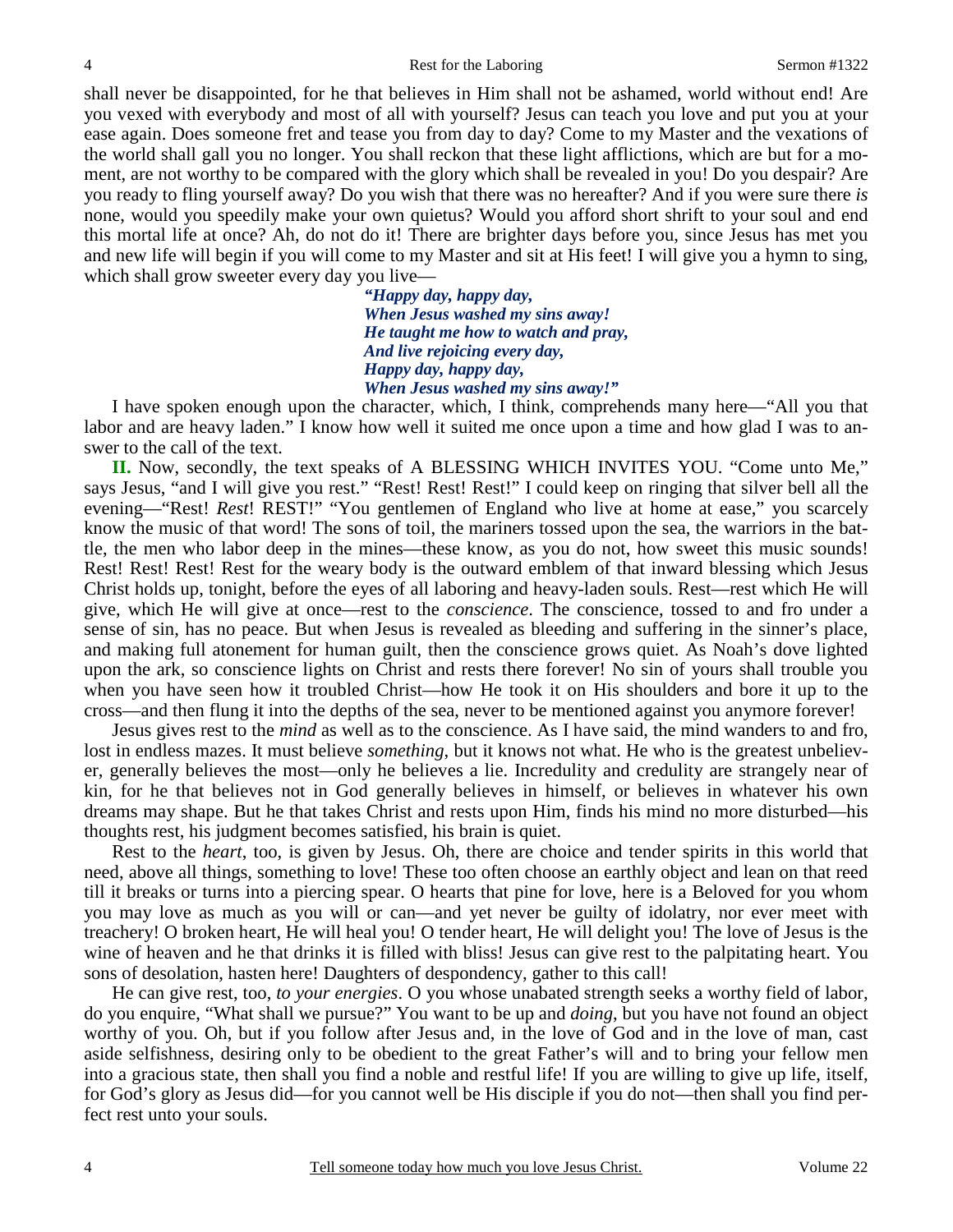#### Sermon #1322 Rest for the Laboring

 As for your *fears and forecasts* which now are troubled—He will turn them into hopes of endless glory! Dark forebodings of a future, you know not what—the sound of an awful sea whose surf beats upon an invisible shore, and whose billows resound with sound of storm and everlasting tempest—from all this you shall be delivered! Jesus will give you rest from every fear. If you will come to Jesus you shall obtain rest in all ways—the rest of your entire manhood, rest such as shall unload you of your burdens and ease you of your labors—this is the rest which Jesus promises you!

 "Alas," cries one, "I wish I could attain rest. That is the one thing necessary to me. I should then become strong and happy. My mind would become clear and I should be able to fight the battle of life if I could but obtain rest." Yes, but you cannot have it unless you come to Christ. Not heaven, itself, could give you peace apart from Christ, nor can the grave's deep slumbers rest you unless you sleep in Him! Rest! Neither heaven nor earth, nor sea and hades—none of them can afford you any trace of it until you come to the incarnate God, Christ Jesus, and bow at His feet. Then you shall find rest to your souls, but not till then!

**III.** This brings me, next, to say that the text presents A DIRECTION TO GUIDE EVERY LABOR-ING AND HEAVY-LADEN SOUL IN THE PURSUIT OF REST. I shall be sure to have your very deep attention to the directions which Jesus gives, for you all need to find rest. Oh, may the divine Spirit now lead you into the way of peace! If you follow our Lord's directions and do not find rest, then His word is not true. But His word *is* true! I invite you to try it and urge you, at once, to accept His guidance and leadership.

 The first direction is, "*Come unto Me*." "Come unto Me," He said, "and I will give you rest." Mark, it is not coming to a *sacrament.* It is not coming to a church, or coming to a doctrine. It is coming to a *person* which is set before you—"Come unto *Me*." You are to come to God in human flesh, the Deity, Himself, dwelling among us, and taking our nature upon Himself. You are to come to *Him*. He does not bid you *do* anything or *bring* anything! He does not command you to *prepare* yourself, or advise you to wait. He bids you come—come as you are—come now—come alone—come to Him and to Him, only! Nobody here needs me to say that we cannot go to Christ, as to *bodily* going, for in His own actual person He is in heaven and we are here below. The coming to Him is *mental* and *spiritual*. Just as we may come in spirit to some great poet whom we never saw, or approach some renowned teacher whose voice we have never heard, so may we come in thought, in meditation, to Jesus, whom our eyes have never beheld! We are to come to Him in some such fashion as the following words describe—I believe what God has revealed concerning You, O You wondrous person; I believe that You are God and man; I believe that You have died for human sin; I believe that You are able to save, and I think of You and meditate upon You daily. "I believe You to be the Savior, and I trust You to save me. I am troubled and You say, 'I will give you rest.' I trust You to give me peace and I mean to follow Your directions till I find it. I ask You to give me Your Spirit that I may enter into Your rest. As much as lies in me I come to You! Oh, draw me while I come! Lord, I believe! Help You my unbelief!"

 Now, mark, it is not merely to His teaching, or to His commandments, or to His church that you are to approach—it is to HIM that you are to come! Not merely to reading the Scriptures or to offering prayer, for if you put your trust in reading the Bible, or in a prayer, you have stopped short of the true basis of salvation. It is to HIM—a real person—a man and yet God—One who died and yet ever lives that you must draw near. You are to trust Him! The more you know of Him by the reading of His word, the better you will be able to come. But, still, it is neither Bible reading, nor praying, nor chapel attendance, nor church attendance, nor anything else that you can do that will save you, unless you come to HIM! This you can do if you are on the sea where the Sabbath bell never sounds. This you can do in a desert where there are no meetings of God's people. This you can do on the sick bed when you cannot stir a limb. You can go to Jesus by the help of His blessed Spirit and you can say, "Lord, I believe in You."

That is the first thing, "Come unto Me, and I will give you rest."

 The next command is, "*Take My yoke upon you*." "Come," and then, "take." That is to say, no man is saved by merely trusting himself with Christ, unless that trusting is of a living and practical kind. I sometimes explain this to my people as I will explain it to you. A celebrated doctor visits you, when you are very ill, and he says to you, "Do you trust me?" You reply, "Yes, sir, wholly." "Well," he says, "if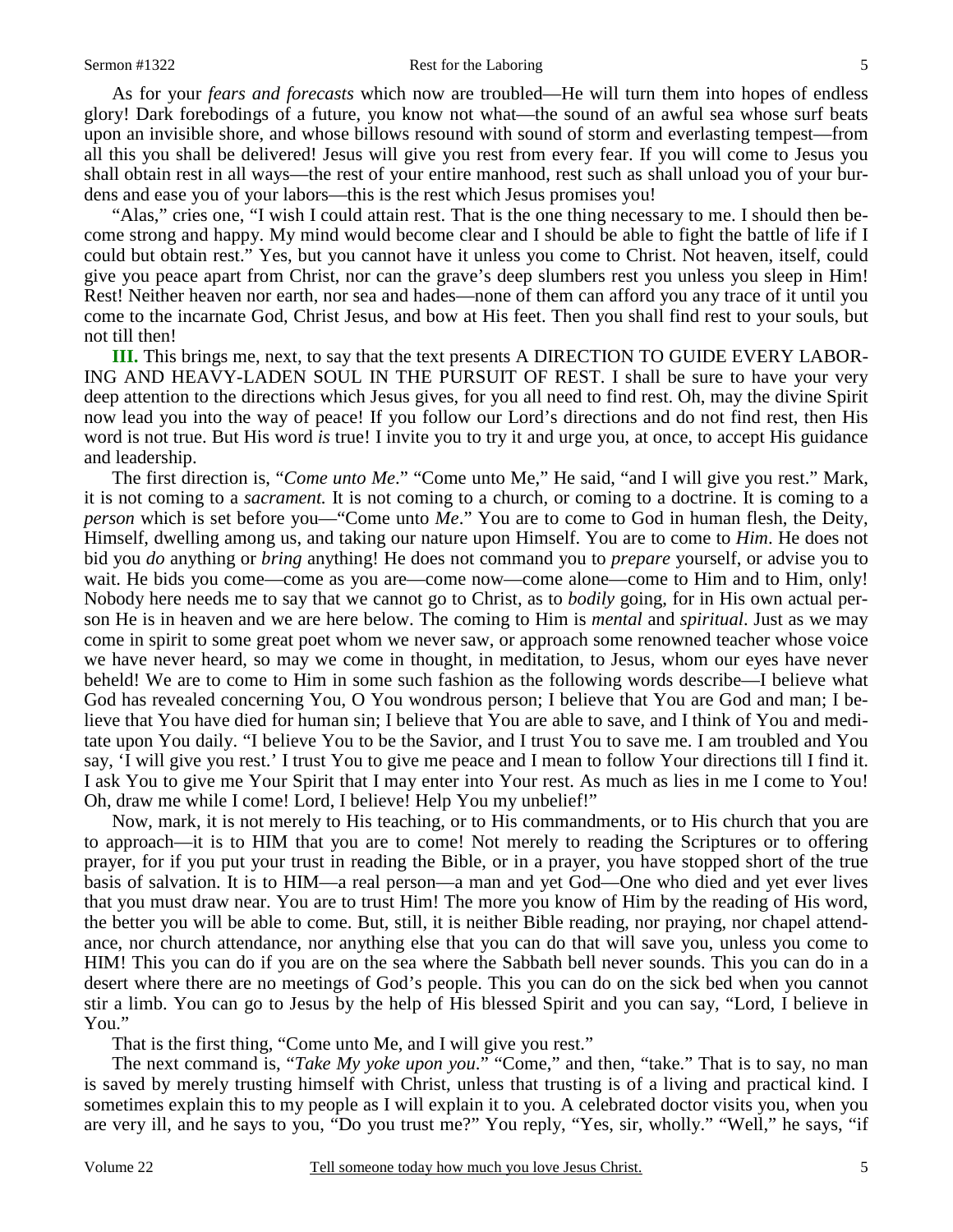you trust me completely and give your case over into my hands, I believe that I shall see you through this sickness." You assure him of your implicit faith in him and then he begins to question you. "What do you eat?" He lifts up his hands in horror and he exclaims, "Why, my good man, you eat the very thing which feeds your sickness—you must not touch that anymore, however much you like it—you must have simpler food and a more harmless diet." "Then," he says, "I will send you a little medicine which you will take every three hours, according to the prescription. You are sure you trust me?" "Yes." "Then all will be well." He comes back in a few days and he says. "You seem worse, my friend. I fear that your disease has taken a stronger hold upon you than before. I do not understand how matters have taken this turn. Are you trusting me?" "Yes, doctor, trusting you entirely." "Well, what have you been eating?" And then you tell him that you have been eating just what you used to eat and you have broken all his rules as to food. "Now," he says, "I see why you are worse. You are not trusting me. Have you regularly taken my medicine?" He looks at the bottle upon the table. "Why, you have not taken a single dose!" "No, sir, I tasted it and I did not like it, and so I left it alone." "How is this?" says the doctor, very much grieved. "My friend, you said that you trusted me implicitly." "Yes, sir, so I do." "But I say you do not," he says, "and I will leave you. I insist upon it that I will not be responsible for your health if you mock me with such a pretended faith! If you believed me, you would have done as I told you." Now, Jesus Christ never sent me or any other minister to preach to you and say, "Only believe, and you may live as you like, and yet be saved." Such preaching would be a lie! It is true that we say, "Only believe," but that, "Only believe" must be such a believing that you do what Jesus bids you! Jesus has not promised to save you *in* your sins, but *from* your sins, just as a physician does not pretend to heal a man while he feeds his disease and refuses the remedy—he only promises that he will benefit him if the faith which he expects him to exercise shows itself to be a practical and real faith. Beware of a liar's faith! And that is a liar's faith which you pretend to get at revival meetings if you then go and live just as you did before—

> *"Faith must obey her Maker's will As well as trust His grace. A gracious God is jealous still, For His own holiness."*

So Christ says, "Take My yoke." That is, "If you will be saved by Me I must be your Master and you must be My servant. You cannot have Me for a Savior if you do not accept Me for a lawgiver and commander. If you will not do as I bid you, neither shall you find rest for your souls."

 Then there is a third direction and I pray you notice each one of these words, for failure about any one of them may cause you to miss peace. I remember when I was seeking the Lord, that before I came to peace, *I was made willing to be or to do anything the Lord Jesus chose to bid me do or be*. Are you in such a state? Then listen, for Jesus says, "*Learn of Me.*" That is to say, at first you do not know all His will and, perhaps, you will do wrong—but then that will be in ignorance—and He will graciously wink at your fault. But He says, "Be My disciple; be My scholar; come and learn at My feet." Christ will not be your Savior if He is not to be your teacher. He will teach you very much, at first, and a great deal more as you go on. And it is essential to your salvation that you have a teachable spirit even as a little child. You must be willing to drink in what Christ pours out for you. The promise is to those who are willing to become *learners*. This is the gospel, but it is not often preached as it should be—"Go you into all the world, and *disciple* all nations," or, "make disciples of all nations." Now, what are disciples but *learners?* You must be willing to be a learner and say, "As I learn I will do, and as I am taught I will practice, trusting You, O Jesus, to save me all the while. Not trusting to my doing or my learning, but trusting alone to You. Yes, both doing and learning because I trust You, because You are all my hope, therefore will I do as You bid me, if you, O Lord, will help me." Come, young men, I am glad to see so many of you present here, this evening. It is a good thing that you bear Christ's yoke in your youth. You must have some master, you know, and you will either be your own master—and you cannot have a worse—or you will get the devil for your master, or you will get the world for a master, and either of these will make dreadful drudges of you! But if you take Christ for your Master, oh, then it is that you will find Him to be your Savior, and you shall enter at once into rest! And that rest will grow, for, if you notice, my text first says, "I will give you rest," and then it says, "You shall *find* rest." That is to say,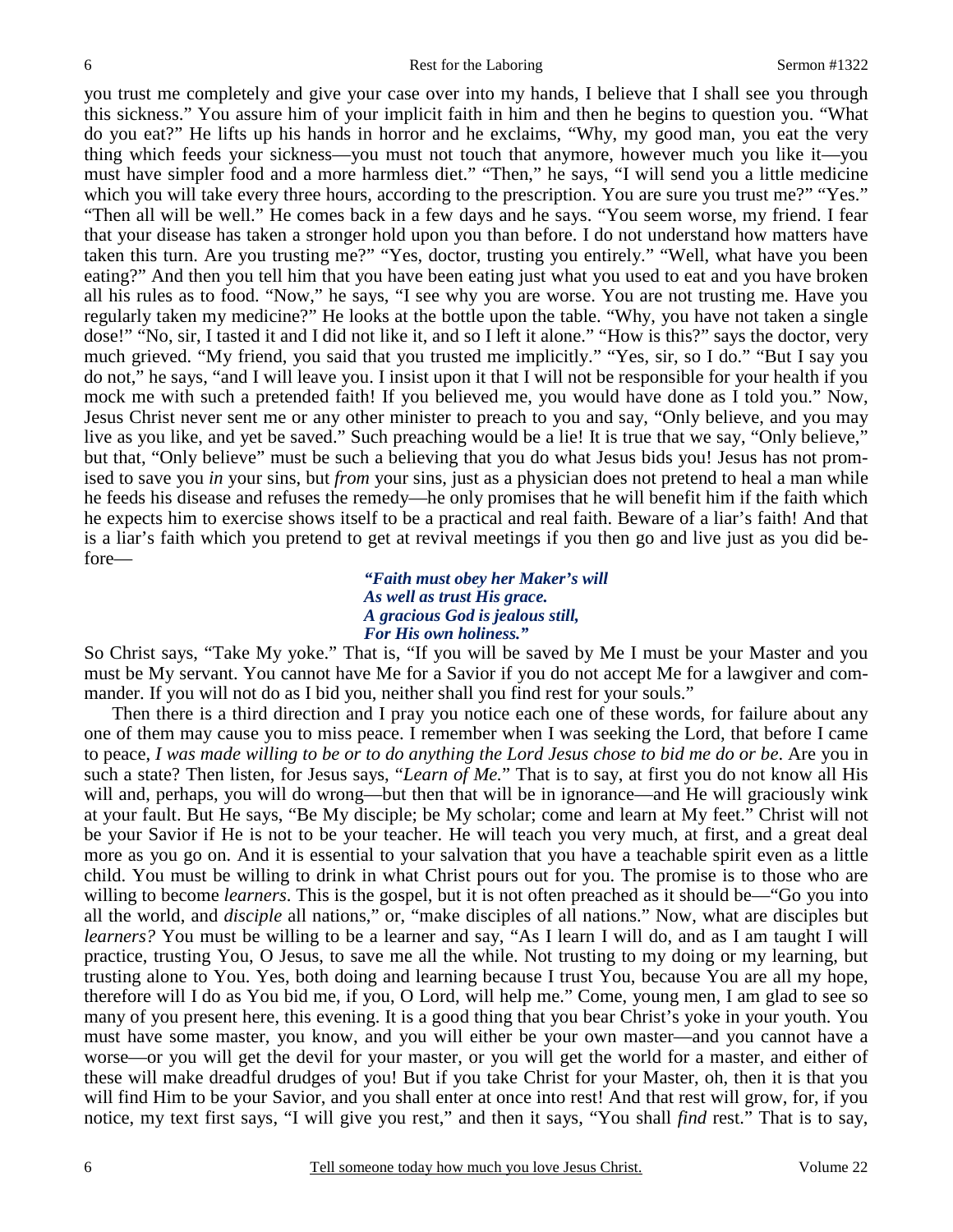you shall find for yourselves a deeper and more profound enjoyment of life as you understand more fully the divine will and obtain more grace to put it into practice.

 This is the sum and substance of the gospel. Yield, sinner! Yield! Yield to Jesus! O you proud sinners, come and bow before my Lord! Down with your weapons of rebellion! Lower the crest of your pride! Unbuckle the harness of your self-glorying and say, "Jesus, Master, only save me from the guilt and power of sin and I will bless You forever and ever, and rejoice to obey You as long as I live." Now, what I have said is no fiction of mine! I have not altered my Master's conditions, or imported anything into the text that is not there. There it stands. "Come unto Me: take My yoke upon you, and learn of Me."

**IV.** Now the last thing—and I will not detain you much longer, is THE ARGUMENT TO PER-SUADE YOU TO DO SO. And that argument is this: First, *the Master you are to serve is* "*meek and lowly in heart.*" I confess there are some men whom I could not serve. They are proud, austere, domineering. One might sooner eat his flesh from the bone than serve such tyrants. There have been despots in the world whom to serve was degradation. But when you look at Jesus Christ, whose whole Being is love, gentleness, meekness, lowliness—oh, there are some of us who feel that His shoe laces we are not worthy to unloose! We would count it heaven to be permitted to kiss His feet, or wash them with our tears, for He is such a glorious One that His beauty attracts us to Him. He holds us spellbound by His wondrous character and we count it not slavery, but perfect liberty, to wear His yoke and carry His cross! Have you never heard how He has been served by His disciples? Why, they have gladly given up their lives for Him! Let Bonner's Coalhole, and the Lollards' Tower, and the stakes that stood at Smithfield tell how men have loved Him! They so loved Him that they sang in the dark dungeon and made it light with their joys! They clapped their hands in the fires, glad to be consumed that they might bear testimony for Him! Have you never heard of old Polycarp, when they bid him deny his Master, saying, "Eighty and six years have I served Him, and He never did me displeasure! How can I, now, blaspheme my King that saved me?" Oh, He has bred such enthusiasm in His followers that neither the gridiron of St. Lawrence nor the wild bulls of Blandina have been able to prevent the saints from glorying in His name! They would have gone through hell, itself, to serve Him, if it had been possible! His love has had such power over them—whatever we have to suffer for Him, He suffers with us! Alexander was a great master of men and one of the reasons why all his soldiers loved him so enthusiastically was that, if they were upon a long march, Alexander did not ride, but marched along in the heat and dust with the common soldiers. And when the day was hot and they brought his majesty water, he put it aside, and said, "The sick soldiers need it more than I. I will not drink till every soldier has a draught." So is it with Christ! In all our afflictions, He is afflicted and He will not have joy until He gives joy to His people! Yes, He has done more than Alexander, for He emptied Himself of all His glories and gave Himself to die upon the cross and consummated the redemption of His people by His own agonies. Who would not follow one whose footprints show that He was crucified for His followers? Who would not rally to His banner, when you see that His hand which upholds it was pierced with nails that He might redeem us from hell? On which of His disciples has He ever looked unkindly? Which of His redeemed has He ever cast away? To which of those that love Him has He ever been unjust or ungenerous? Therefore I charge you all—and all His saints speak in me while I speak—take His yoke upon you and learn of Him, for He is meek and lowly in heart.

 In the last place, *that which Jesus Christ asks you to do is no hard thing*. As He is not severe, Himself, so His commands are not hard, for He says, "My yoke is easy, and My burden is light." True, there are some things which you now delight in of which Christ will say, "Have no more to do with them," but He will only forbid you those things which injure you, and He will put something better in their place. He may call you to duties which will try you, but, then, He will give you such consolations that they will cease to be trials. In fact, the difficulties of following Christ are delightful to His hearty followers! They love difficulties that they may show the sincerity of their confidence in their leader. Oh, my beloved friends, the service of the Lord Jesus Christ is no bondage! There are no chains to wear! There are no prisons to lie in, or, if there are any, they are not of His making but are the devices of His enemies. Christ's ways are ways of pleasantness and all His paths are peace. He calls you to that which is right, true, honest, loving, tender, heavenly. Who would not be willing to be called to this? He asks you only